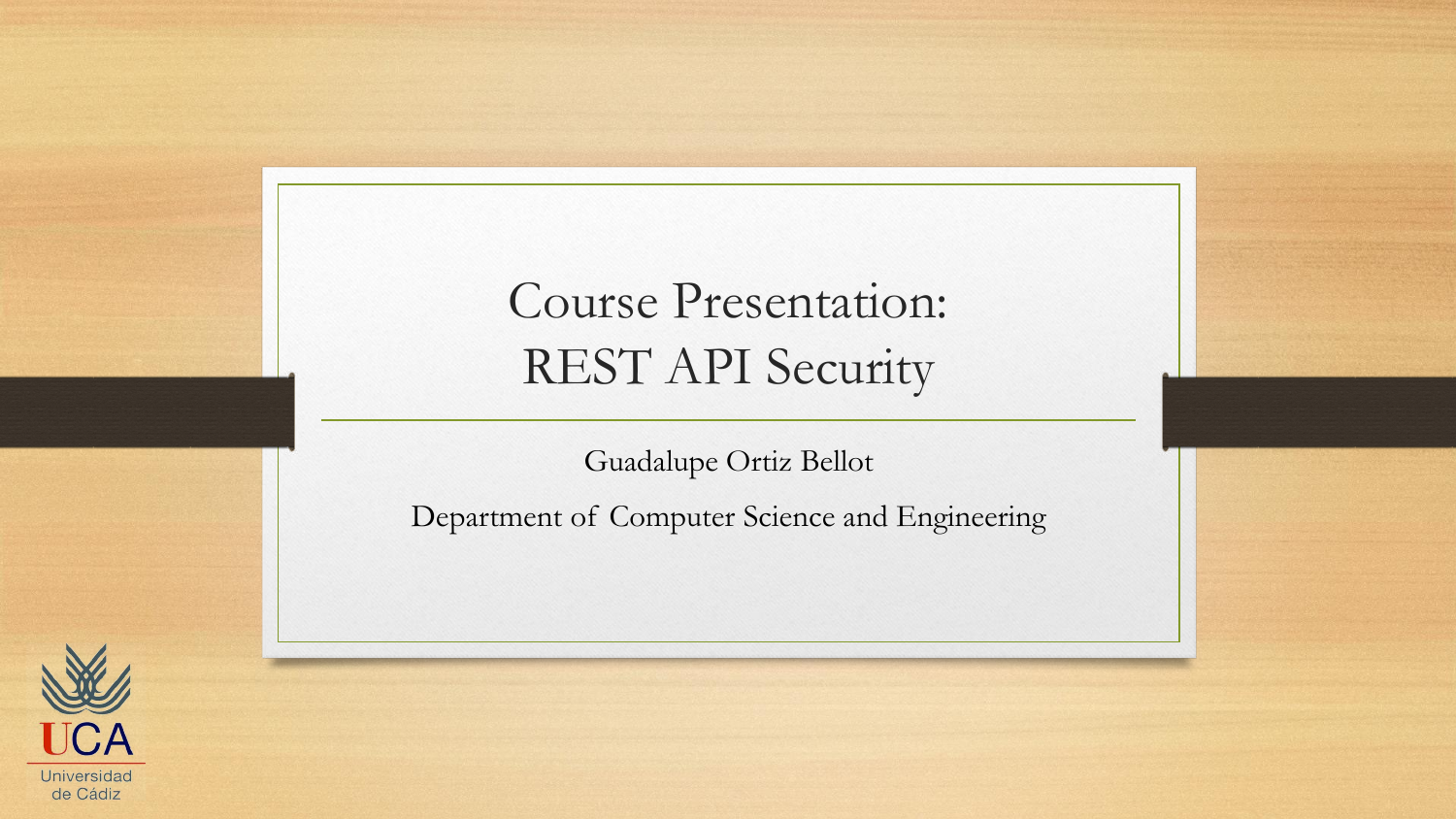## Contents

• **Title, author and department**

• **Description and Keyworks**

#### • **Contents**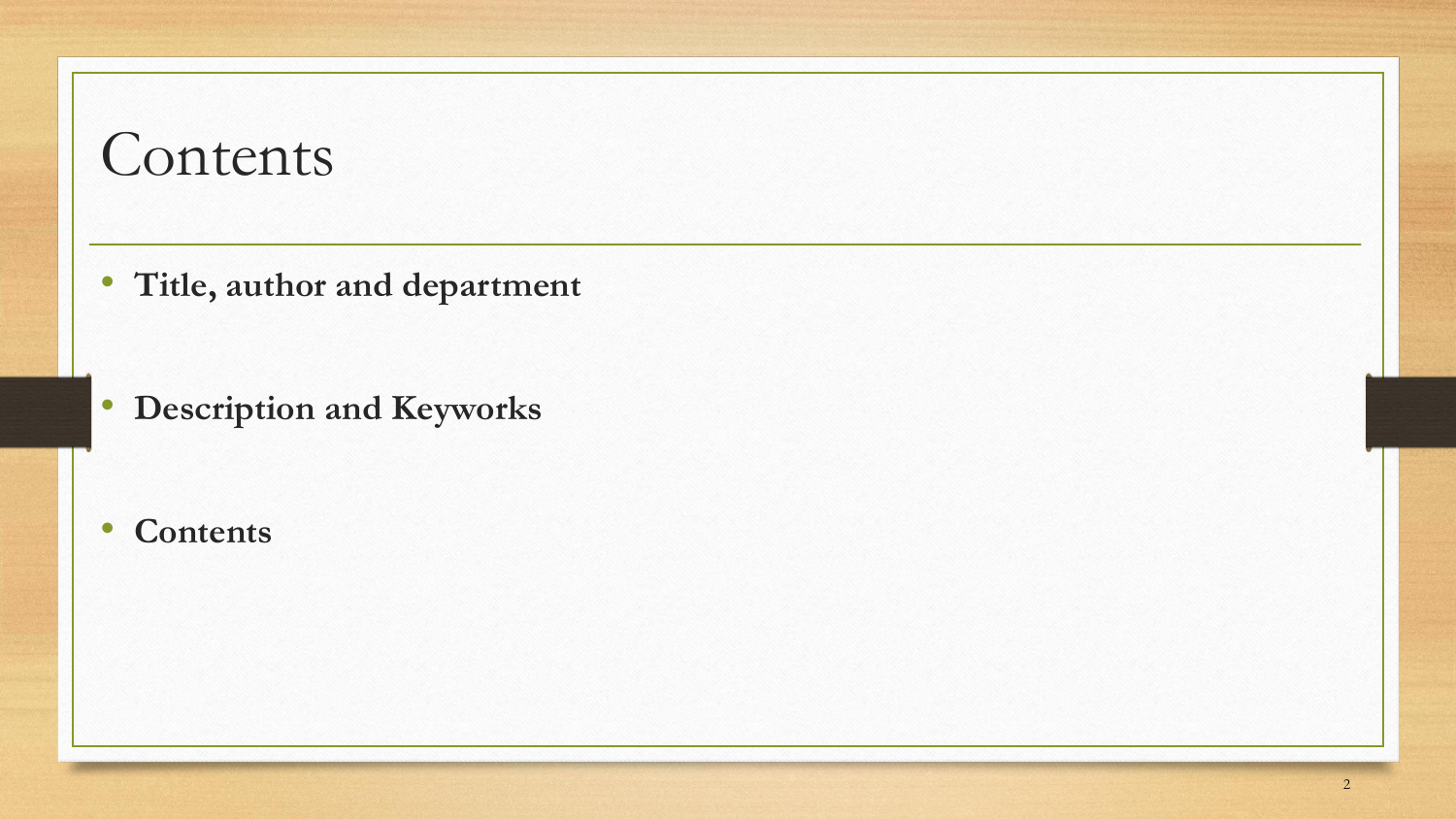# **Title, author and department**

• **Title; REST API Security**

• **Author: Guadalupe Ortiz Bellot** 

• **Department: Computer Science and Engineering, University of Cádiz**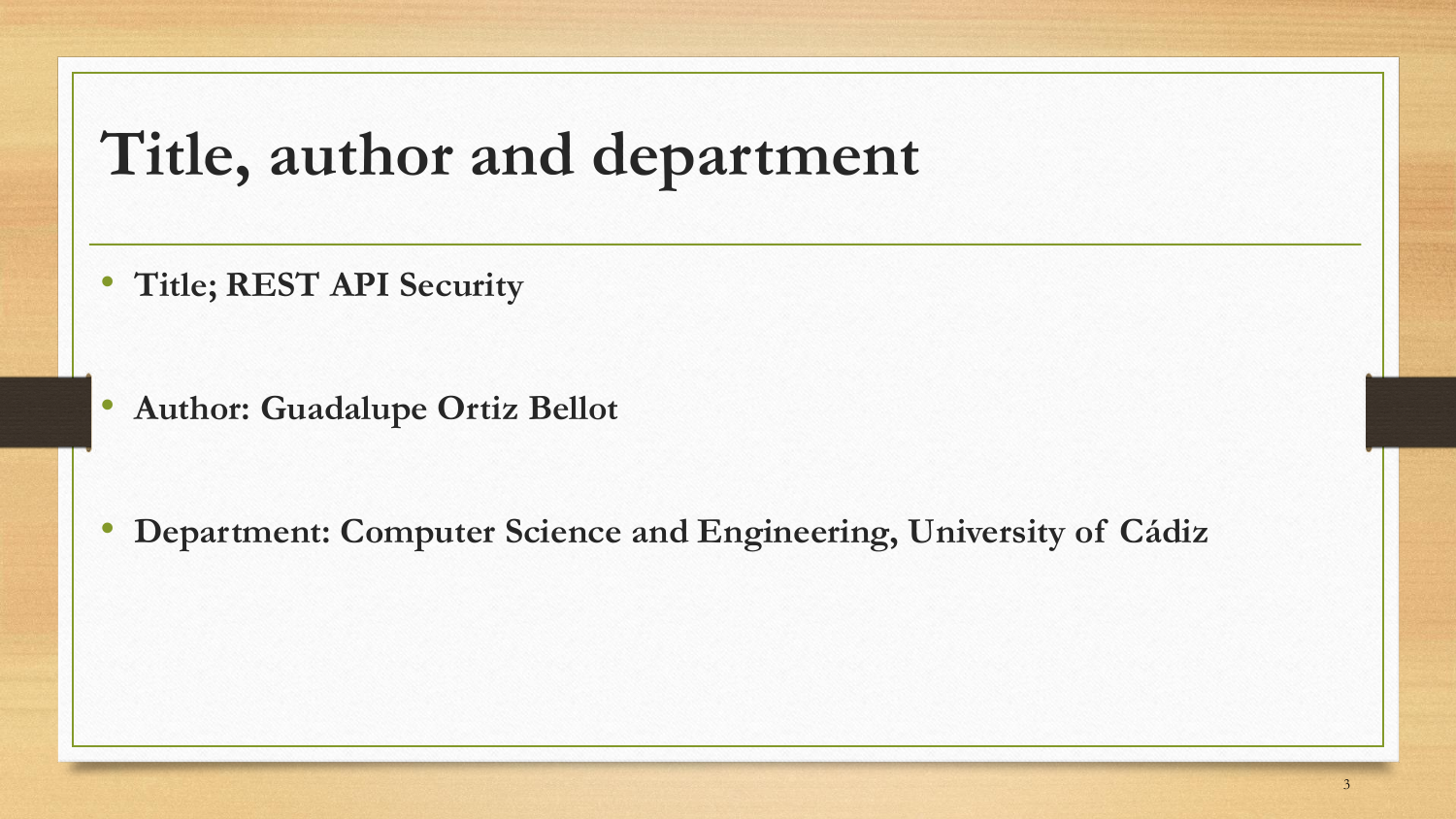## **Description and Keyworks**

• Description: This course introduces the theoretical concepts necessary for the creation of REST APIs with JAX RS and the Jersey library, as well as for their securitization with different levels of complexity. In addition to providing guided practices to understand and learn how to implement these services and their security, a final project is presented as a challenge for the student who has completed all the guided practices.

• Keywords: REST API Security, RESTful services, Jersey, JAX-RS, Certificates, Api Keys JWT, JWE.